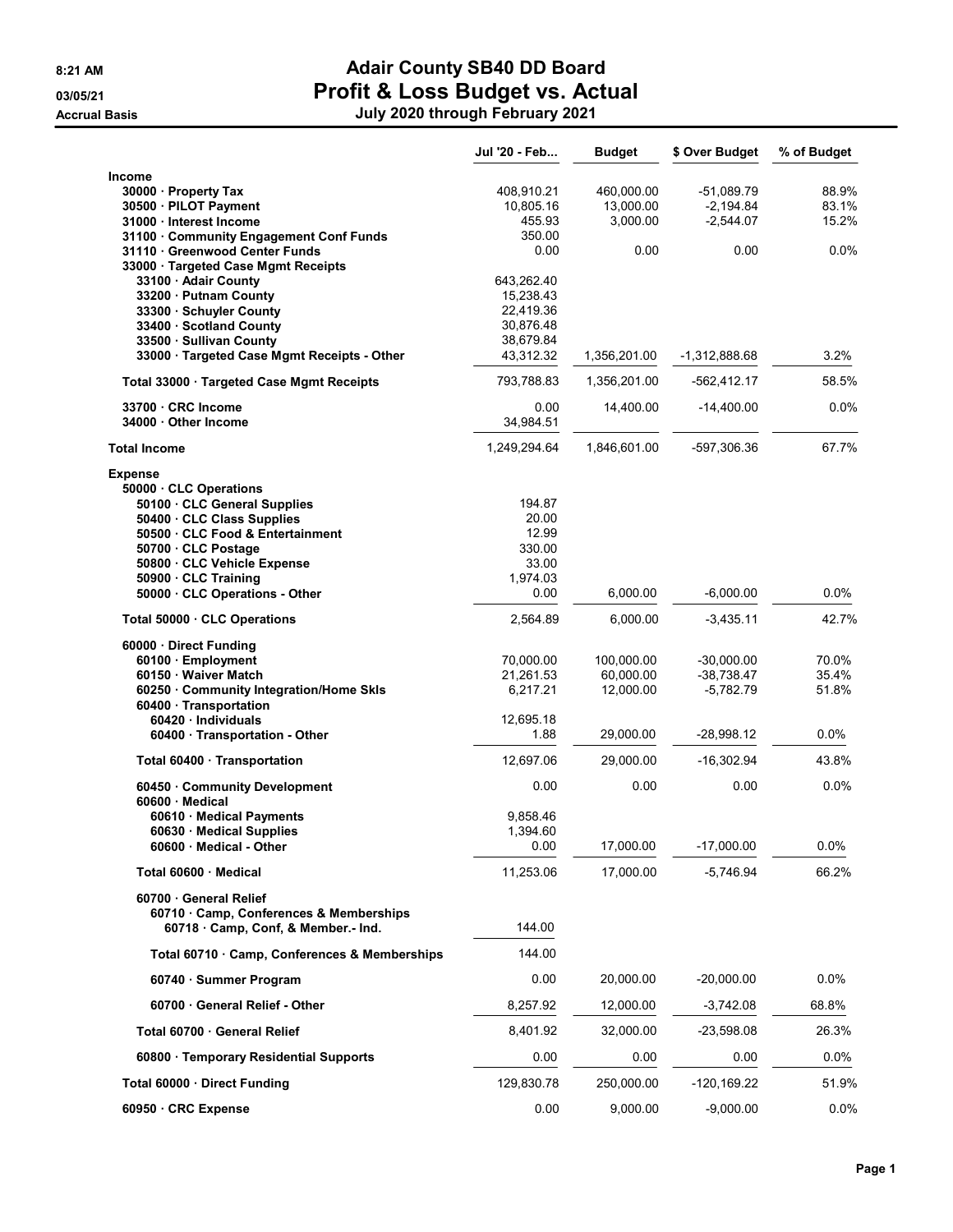## 8:21 AM **Adair County SB40 DD Board** 03/05/21 **Profit & Loss Budget vs. Actual** Accrual Basis July 2020 through February 2021

|                                           | Jul '20 - Feb | <b>Budget</b> | \$ Over Budget | % of Budget |
|-------------------------------------------|---------------|---------------|----------------|-------------|
| 61000 · Funding to Other Counties         |               |               |                |             |
| 61100 · Funding to Putnam County          | 1,119.87      |               |                |             |
| 61200 · Funding to Schuyler County        | 2,307.99      |               |                |             |
| 61300 · Funding to Scotland County        | 756.48        |               |                |             |
| 61400 · Funding to Sullivan County        | 4,024.53      |               |                |             |
| 61000 · Funding to Other Counties - Other | 0.00          | 35,000.00     | $-35,000.00$   | $0.0\%$     |
| Total 61000 · Funding to Other Counties   | 8,208.87      | 35,000.00     | -26,791.13     | 23.5%       |
| 70000 · Targeted Case Mgmt Expense        |               |               |                |             |
| 75000 · Sullivan County                   |               |               |                |             |
| 75160 Translation Services                | 37.50         |               |                |             |
| Total 75000 · Sullivan County             | 37.50         |               |                |             |
| Total 70000 · Targeted Case Mgmt Expense  | 37.50         |               |                |             |
| 80000 · Programming - Indirect            |               |               |                |             |
| 80500 Accreditation                       | 0.00          | 10,000.00     | $-10,000.00$   | 0.0%        |
| 81000 · Board Expense                     | 100.00        | 1,000.00      | $-900.00$      | 10.0%       |
| 82000 Governmental Relations              | 0.00          | 250.00        | $-250.00$      | $0.0\%$     |
| 83000 Conferences/Workshops               |               |               |                |             |
| 83300 Conferences/Workshops-General       | 268.98        |               |                |             |
| 83000 Conferences/Workshops - Other       | 1.800.00      | 5,000.00      | $-3,200.00$    | 36.0%       |
| Total 83000 · Conferences/Workshops       | 2,068.98      | 5,000.00      | $-2,931.02$    | 41.4%       |
| 83500 Depreciation Expense                | 0.00          | 50,000.00     | $-50,000.00$   | 0.0%        |
| 84000 Dues and Memberships                | 2.907.79      | 3,500.00      | $-592.21$      | 83.1%       |
| 85000 · Employee Travel                   |               |               |                |             |
| 70400 · TCM Admin Mileage                 | 2.30          |               |                |             |
| 71150 · TCM Adair Mileage                 | 687.96        |               |                |             |
| 72150 · TCM Putnam Mileage                | 337.53        |               |                |             |
| 73150 · TCM Schuyler Mileage              | 200.69        |               |                |             |
| 74150 · TCM Scotland Mileage              | 80.50         |               |                |             |
| 75150 · TCM Sullivan Mileage              | 296.71        |               |                |             |
| 85000 · Employee Travel - Other           | 190.06        | 24,000.00     | -23,809.94     | 0.8%        |
| Total 85000 · Employee Travel             | 1,795.75      | 24,000.00     | $-22,204.25$   | 7.5%        |
| 86000 Insurance                           |               |               |                |             |
| 86100 Directors & Officers                | 425.00        |               |                |             |
| 86500 Workers' Compensation               | 8,751.00      |               |                |             |
| 86000 · Insurance - Other                 | 0.00          | 26,000.00     | $-26,000.00$   | 0.0%        |
| Total 86000 · Insurance                   | 9,176.00      | 26,000.00     | $-16,824.00$   | 35.3%       |
| 87000 Office Expenses                     |               |               |                |             |
| 87100 Office Supplies                     |               |               |                |             |
| 87110 Office Supplies-Country Club        | 163.55        |               |                |             |
| 87120 Office Supplies-McPherson           | 4,138.22      |               |                |             |
| 87130 Office Supplies- PPE                | 696.60        |               |                |             |
| 87100 Office Supplies - Other             | 0.00          | 8,000.00      | $-8,000.00$    | $0.0\%$     |
| Total 87100 · Office Supplies             | 4,998.37      | 8,000.00      | -3,001.63      | 62.5%       |
| 87200 Postage                             |               |               |                |             |
| 87210 · Postage-General                   | 511.30        |               |                |             |
| 87220 · Postage-TCM                       | 891.44        |               |                |             |
| 87200 Postage - Other                     | 0.00          | 1,750.00      | $-1,750.00$    | 0.0%        |
| Total 87200 · Postage                     | 1,402.74      | 1,750.00      | -347.26        | 80.2%       |
| 87300 Advertising/Marketing               | 0.00          | 1,000.00      | $-1,000.00$    | 0.0%        |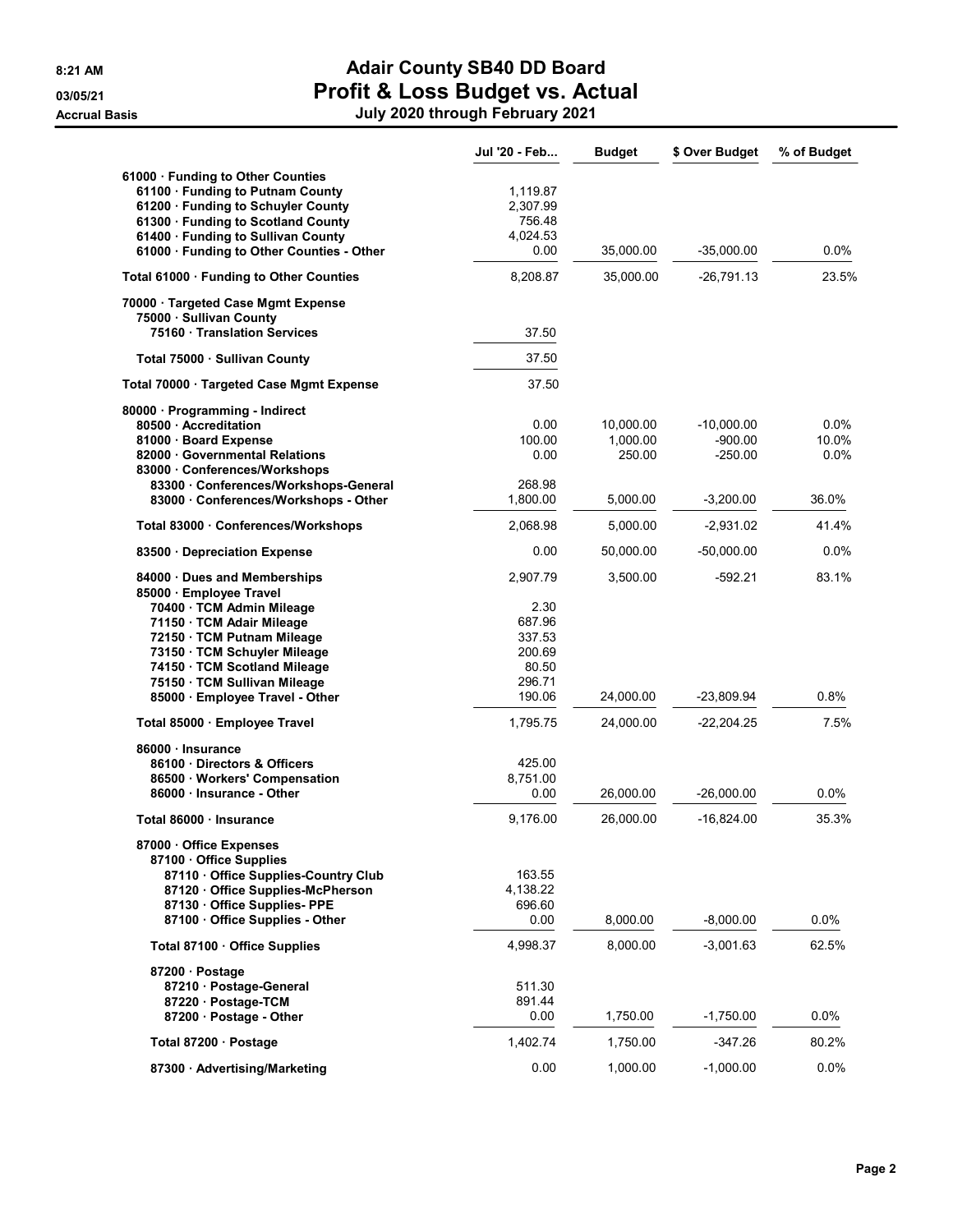## 8:21 AM **Adair County SB40 DD Board** 03/05/21 **Profit & Loss Budget vs. Actual**

|                                                                                                                                                                                                                                                                                                                                       | Jul '20 - Feb                                                                                                               | <b>Budget</b> | \$ Over Budget  | % of Budget |
|---------------------------------------------------------------------------------------------------------------------------------------------------------------------------------------------------------------------------------------------------------------------------------------------------------------------------------------|-----------------------------------------------------------------------------------------------------------------------------|---------------|-----------------|-------------|
| 87400 Copier                                                                                                                                                                                                                                                                                                                          |                                                                                                                             |               |                 |             |
| 87420 Copier-McPherson<br>87400 Copier - Other                                                                                                                                                                                                                                                                                        | 285.72<br>0.00                                                                                                              | 4,000.00      | -4,000.00       | $0.0\%$     |
| Total 87400 Copier                                                                                                                                                                                                                                                                                                                    | 285.72                                                                                                                      | 4,000.00      | -3,714.28       | 7.1%        |
|                                                                                                                                                                                                                                                                                                                                       |                                                                                                                             |               |                 |             |
| 87450 Employee Retention/Appreciation<br>87700 · Building Maintenance<br>87710 Janitorial                                                                                                                                                                                                                                             | 933.56                                                                                                                      | 2,000.00      | -1,066.44       | 46.7%       |
| 87711 Janitorial-Country Club<br>87712 Janitorial-McPherson                                                                                                                                                                                                                                                                           | 1,332.72<br>1,964.84                                                                                                        |               |                 |             |
| Total 87710 Janitorial                                                                                                                                                                                                                                                                                                                | 3,297.56                                                                                                                    |               |                 |             |
| 87720 Lawn Care<br>87721 Lawn Care-Country Club<br>87722 Lawn Care-McPherson                                                                                                                                                                                                                                                          | 845.00<br>240.00                                                                                                            |               |                 |             |
| Total 87720 Lawn Care                                                                                                                                                                                                                                                                                                                 | 1,085.00                                                                                                                    |               |                 |             |
| 87730 · Snow Removal<br>87731 · Snow Removal-Country Club<br>87732 · Snow Removal-McPherson<br>87730 · Snow Removal - Other                                                                                                                                                                                                           | 1,445.00<br>1,050.00<br>100.00                                                                                              |               |                 |             |
| Total 87730 · Snow Removal                                                                                                                                                                                                                                                                                                            | 2,595.00                                                                                                                    |               |                 |             |
| 87700 Building Maintenance - Other                                                                                                                                                                                                                                                                                                    | 0.00                                                                                                                        | 16,000.00     | $-16,000.00$    | 0.0%        |
| Total 87700 · Building Maintenance                                                                                                                                                                                                                                                                                                    | 6,977.56                                                                                                                    | 16,000.00     | -9,022.44       | 43.6%       |
| 87800 · Software & Technology<br>87810 · Soft & Tech-Country Club<br>87830 · Soft & Tech- Managed IT<br>87800 · Software & Technology - Other                                                                                                                                                                                         | 132.00<br>27,079.43<br>17,041.85                                                                                            | 60,000.00     | -42,958.15      | 28.4%       |
| Total 87800 · Software & Technology                                                                                                                                                                                                                                                                                                   | 44,253.28                                                                                                                   | 60,000.00     | -15,746.72      | 73.8%       |
| 87900 · Representative Payee Expense                                                                                                                                                                                                                                                                                                  | 653.01                                                                                                                      |               |                 |             |
| Total 87000 Office Expenses                                                                                                                                                                                                                                                                                                           | 59,504.24                                                                                                                   | 92,750.00     | $-33,245.76$    | 64.2%       |
| 87500 Personnel                                                                                                                                                                                                                                                                                                                       |                                                                                                                             |               |                 |             |
| 51000 CLC Personnel<br>51100 CLC Center Salary Expense                                                                                                                                                                                                                                                                                | 37,116.63                                                                                                                   |               |                 |             |
| Total 51000 · CLC Personnel                                                                                                                                                                                                                                                                                                           | 37,116.63                                                                                                                   |               |                 |             |
| 66000 · Payroll Expenses<br>66500 · Salary Sick<br>66600 · FCCRA Leave<br>66700 · Salary Vacation<br>66000 · Payroll Expenses - Other                                                                                                                                                                                                 | 21,602.12<br>134.26<br>31,677.67<br>53,448.82                                                                               |               |                 |             |
| Total 66000 · Payroll Expenses                                                                                                                                                                                                                                                                                                        | 106,862.87                                                                                                                  |               |                 |             |
| 70300 · TCM Admin Salary<br>71110 · TCM Adair Salary Expense<br>71115 · TCM Adair Overtime<br>72110 · TCM Putnam Salary Expense<br>73110 · TCM Schuyler Salary Expense<br>74110 · TCM Scotland Salary Expense<br>75110 · TCM Sullivan Salary Expense<br>87510 · Salary Expense<br>87540 · Employee Benefits<br>87550 Unemployment Tax | 56,580.27<br>213,098.76<br>315.11<br>15,294.49<br>23,695.25<br>11,548.84<br>26,663.29<br>139,203.23<br>209,686.30<br>193.27 |               |                 |             |
| 87500 · Personnel - Other                                                                                                                                                                                                                                                                                                             | 0.00                                                                                                                        | 1,290,418.80  | $-1,290,418.80$ | 0.0%        |
| Total 87500 · Personnel                                                                                                                                                                                                                                                                                                               | 840,258.31                                                                                                                  | 1,290,418.80  | -450,160.49     | 65.1%       |